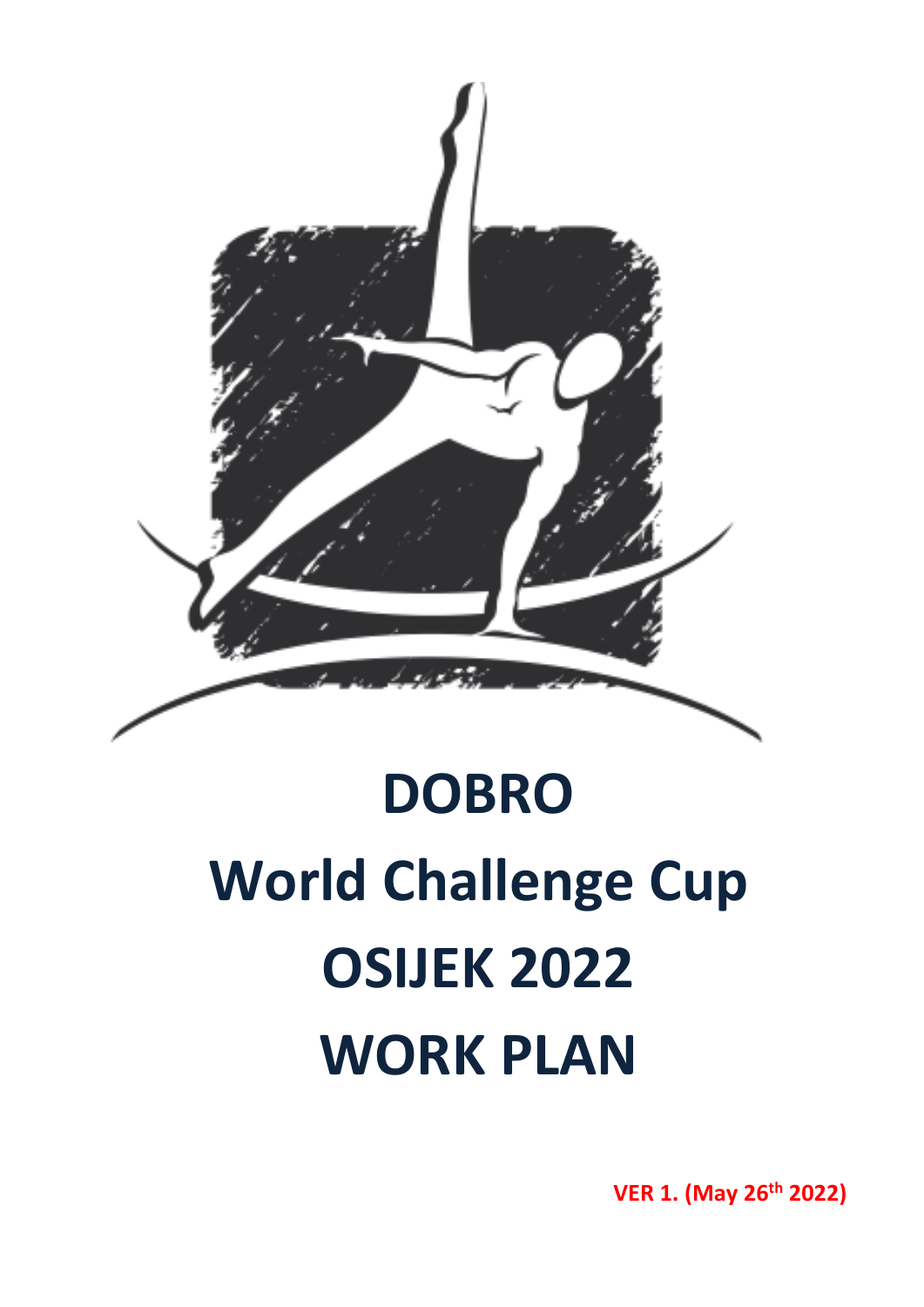#### **1. ORIENTATION MEETING**

The orientation meeting for the heads of delegation (or representative of the delegation) will take place on 8th of June (Wednesday) at 20,00 in the **Main hall "** GRADSKI VRT **"**. The organizing committee will provide detailed information regarding the competition.

#### **May we kindly ask all delegations to send a representative to this meeting!**

### **2. COMPETITION**

#### 2. 1. COMPETITION VENUE AND EQUIPMENT

The competition and training venue are located in the Sports hall "GRADSKI VRT" in Osijek, it's an outstanding location for organizing major events like this World Cup Gymnastics. The competition hall and the training/warm -up hall are directly connected to each other, they are only separated by glass wall.

The equipment supplier for this World Cup Competition is Spieth.

There will be no podium, the same apparatus are available in the competition area and the warm-up area for training.

#### 2. 2. COMPETITION SCHEDULE

| DATE / TIME               | <b>DESCRIPTION</b>          | <b>LOCATION</b>            |  |
|---------------------------|-----------------------------|----------------------------|--|
| June, $6^{th}$ & $7^{th}$ | <b>Monday &amp; Tuesday</b> |                            |  |
| All day                   | <b>Training on request</b>  | Warm up hall "Gradski vrt" |  |

| June, 8 <sup>th</sup> | Wednesday                     |                                                                  |  |
|-----------------------|-------------------------------|------------------------------------------------------------------|--|
| $08:00 - 12:30$       | <b>Training session</b>       | Warm up hall "Gradski vrt"                                       |  |
| $14.00 - 19.45$       | Warm up for podium training   | Warm up hall "Gradski vrt"                                       |  |
| $14.00 - 19.45$       | <b>PODIUM TRAINING</b>        | Competition hall "Gradski vrt"                                   |  |
| $14.00 - 16:45$       | WAG (vault), MAG (high bar)   | Competition hall "Gradski vrt"                                   |  |
| $17.00 - 19.45$       | MAG(vault), WAG (uneven bars) | Competition hall "Gradski vrt"                                   |  |
| $20.00 - 21.00$       | <b>ORIENTATION MEETING</b>    | Main hall "Gradski vrt"buses will be<br>provided from the hotels |  |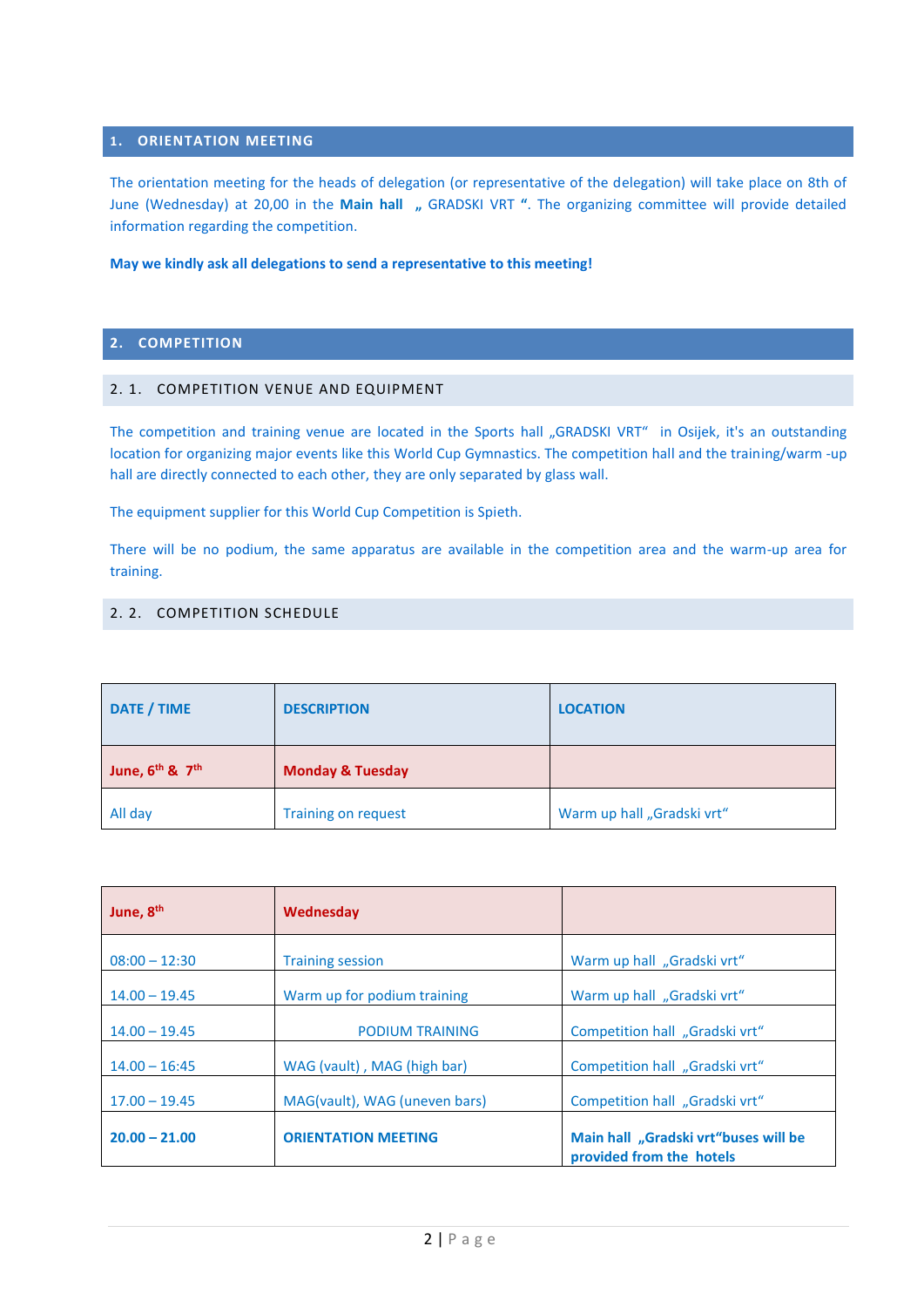| June, 9th                                                                                                                                                         | <b>Thursday</b>                                                           |                                    |  |
|-------------------------------------------------------------------------------------------------------------------------------------------------------------------|---------------------------------------------------------------------------|------------------------------------|--|
| $09:00 - 11.00$                                                                                                                                                   | MAG (vault) & MAG (high bar)                                              | Competition hall "Gradski vrt"     |  |
| $11:15 - 13.15$                                                                                                                                                   | MAG (vault) & MAG (high bar)                                              | <b>WARM UP HALL</b>                |  |
|                                                                                                                                                                   | <b>APPARATUS WARM UP</b>                                                  |                                    |  |
| $11:15 - 14.30$                                                                                                                                                   | MAG (FLOOR EX & P.HORSE & P.BARS)                                         | Competition hall "Gradski vrt"     |  |
|                                                                                                                                                                   | <b>WAG (VAULT &amp; UNEVEN BARS)</b>                                      |                                    |  |
| $13:30 - 14:30$                                                                                                                                                   | <b>JUDGES MEETING MAG&amp;WAG</b>                                         | Judges meeting rooms "Gradski vrt" |  |
|                                                                                                                                                                   | <b>QUALIFICATIONS MAG&amp;WAG</b><br>DAY <sub>1</sub>                     |                                    |  |
| $15:00 - 18:00$                                                                                                                                                   | MAG (FLOOR EX & P.HORSE & P.BARS)<br><b>WAG (VAULT &amp; UNEVEN BARS)</b> | Competition hall "Gradski vrt"     |  |
|                                                                                                                                                                   |                                                                           |                                    |  |
| During the qualification there will be one touch warm - up on the competition apparatus.<br>30 sec per gymnast, except 50 seconds for parallel bars & uneven bars |                                                                           |                                    |  |

| June, 10 <sup>th</sup> | <b>Friday</b>                                                                              |                                    |  |
|------------------------|--------------------------------------------------------------------------------------------|------------------------------------|--|
| $09:00 - 11.00$        | WAG(vault)& WAG (uneven bars)                                                              | Competition hall "Gradski vrt"     |  |
|                        | <b>ONLY for finalists</b>                                                                  |                                    |  |
|                        | <b>APPARATUS WARM UP</b>                                                                   |                                    |  |
| $11:15 - 14.30$        | MAG (RINGS & HIGH BAR & VAULT)                                                             | Competition hall "Gradski vrt"     |  |
|                        | WAG (BEAM & FLOOR EX)                                                                      |                                    |  |
| $14:00 - 14:30$        | <b>JUDGES MEETING MAG&amp;WAG</b>                                                          | Judges meeting rooms "Gradski vrt" |  |
|                        | <b>QUALIFICATIONS MAG&amp;WAG</b><br>DAY <sub>2</sub>                                      |                                    |  |
| $15:00 - 18:00$        | MAG (RINGS & HIGH BAR & VAULT)                                                             | Competition hall "Gradski vrt"     |  |
|                        | WAG (BEAM & FLOOR EX)                                                                      |                                    |  |
|                        | During the qualification there will be one touch warm $-$ up on the competition apparatus. |                                    |  |

**30 sec per gymnast, except 50 seconds for parallel bars & uneven bars**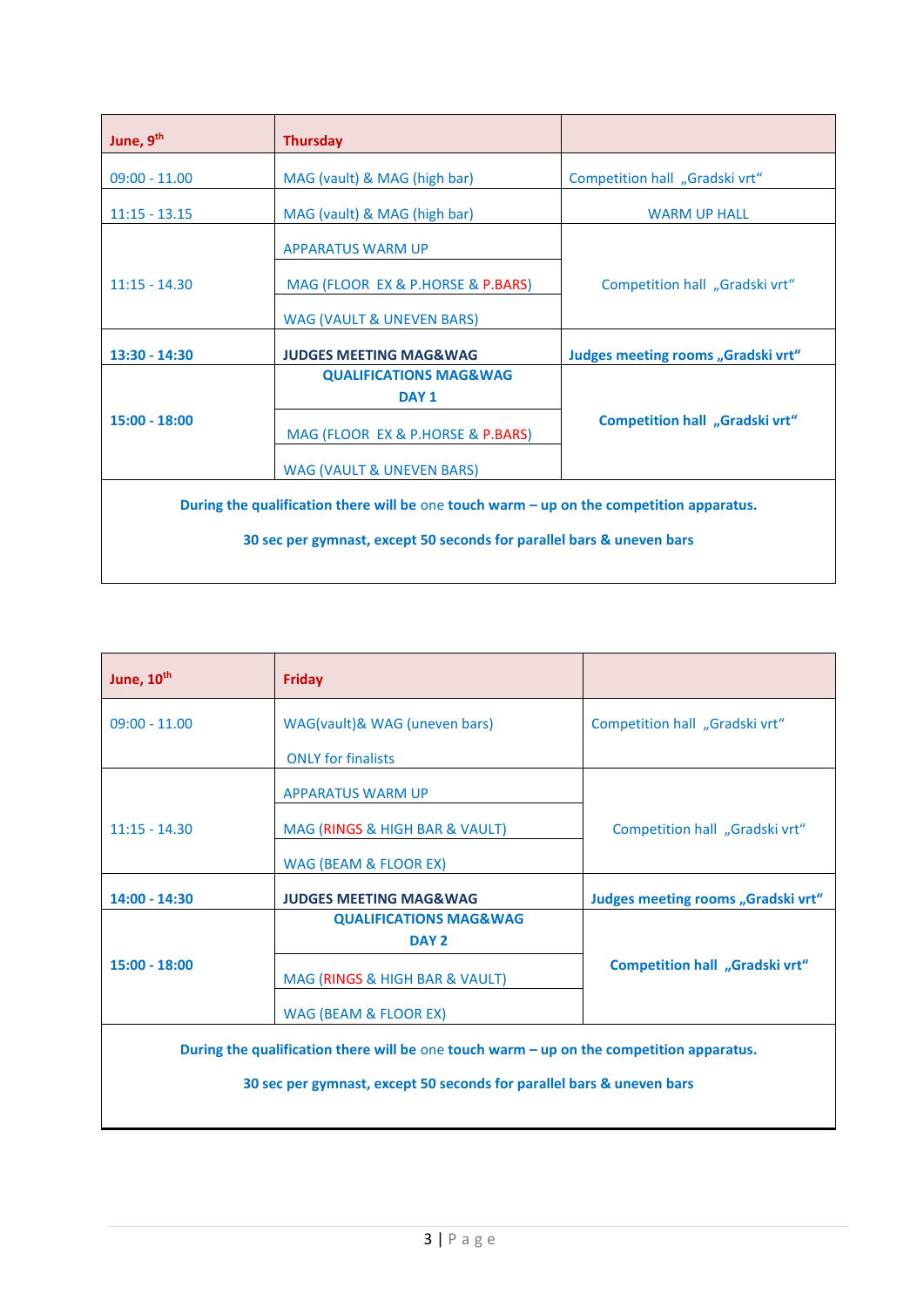| June, 11 <sup>th</sup>                                                               | Saturday                                                                          |                                    |  |
|--------------------------------------------------------------------------------------|-----------------------------------------------------------------------------------|------------------------------------|--|
| $10:00 - 12:00$                                                                      | <b>TRAINING FOR FINALSTS (SUNDAY)</b>                                             | Competition hall "Gradski vrt"     |  |
| $14:00 - 15:30$                                                                      | <b>APPARATUS WARM UP - finalists</b>                                              | Competition hall "Gradski vrt"     |  |
| 14:30 - 15:30                                                                        | <b>JUDGES MEETING MAG</b>                                                         | Judges meeting rooms "Gradski vrt" |  |
| $14:30 - 15:30$                                                                      | <b>JUDGES MEETING WAG</b>                                                         | Judges meeting rooms "Gradski vrt" |  |
| 15:55 - 19:30                                                                        | <b>FINALS DAY 1</b>                                                               |                                    |  |
| $15:55 - 16:09$                                                                      | <b>OPENING CEREMONY</b>                                                           |                                    |  |
| $16:10 - 16:50$                                                                      | <b>MAG FLOOR &amp; AWARD CEREMONY</b>                                             |                                    |  |
| $16:51 - 17:34$                                                                      | <b>WAG VAULT &amp; AWARD CEREMONY</b>                                             |                                    |  |
| $17:35 - 18:15$                                                                      | <b>POMMEL HORSE &amp; AWARD CEREMONY</b>                                          | Competition hall "Gradski vrt"     |  |
| $18:16 - 18:56$                                                                      | <b>WAG UNEVEN BARS&amp; AWARD CEREMONY</b>                                        |                                    |  |
| $18:57 - 19:37$                                                                      | <b>MAG P.BARS &amp; AWARD CEREMONY</b>                                            |                                    |  |
|                                                                                      | During the finals there will be one touch warm - up on the competition apparatus. |                                    |  |
|                                                                                      | 4 gymnast warm up and then compete, then 4 gymnast warm up and then compete       |                                    |  |
| All finalists can receive prize money immediately after the competition in OC Office |                                                                                   |                                    |  |

| Notice : must have passport or ID |  |  |
|-----------------------------------|--|--|
|-----------------------------------|--|--|

| June, 12 <sup>th</sup> | <b>Sunday</b>                                                                       |                                    |
|------------------------|-------------------------------------------------------------------------------------|------------------------------------|
| $13:30 - 14:00$        | <b>GENERAL WARM UP</b>                                                              | Competition hall "Gradski vrt"     |
| $14:00 - 15:30$        | <b>APPARATUS WARM UP - finalists</b>                                                | Competition hall "Gradski vrt"     |
| $14:30 - 15:30$        | <b>JUDGES INSTRUCTION MAG&amp;WAG</b>                                               | Judges meeting rooms "Gradski vrt" |
| $16.10 - 19:45$        | <b>FINALS DAY 2</b>                                                                 |                                    |
|                        |                                                                                     |                                    |
| $16:10 - 16:53$        | <b>MAG VAULT &amp; AWARD CEREMONY</b>                                               |                                    |
| $16:54 - 17:34$        | <b>WAG BEAM&amp; AWARD CEREMONY</b>                                                 |                                    |
| $17:35 - 18:16$        | <b>MAG HIGH BAR &amp; AWARD CEREMONY</b>                                            | Competition hall "Gradski vrt"     |
| $18:17 - 19:00$        | <b>WAG FLOOR&amp; AWARD CEREMONY</b>                                                |                                    |
| 19:01 - 19:45          | <b>MAG RINGS&amp; AWARD CEREMONY</b>                                                |                                    |
|                        | During the finals there will be one touch warm $-$ up on the competition apparatus. |                                    |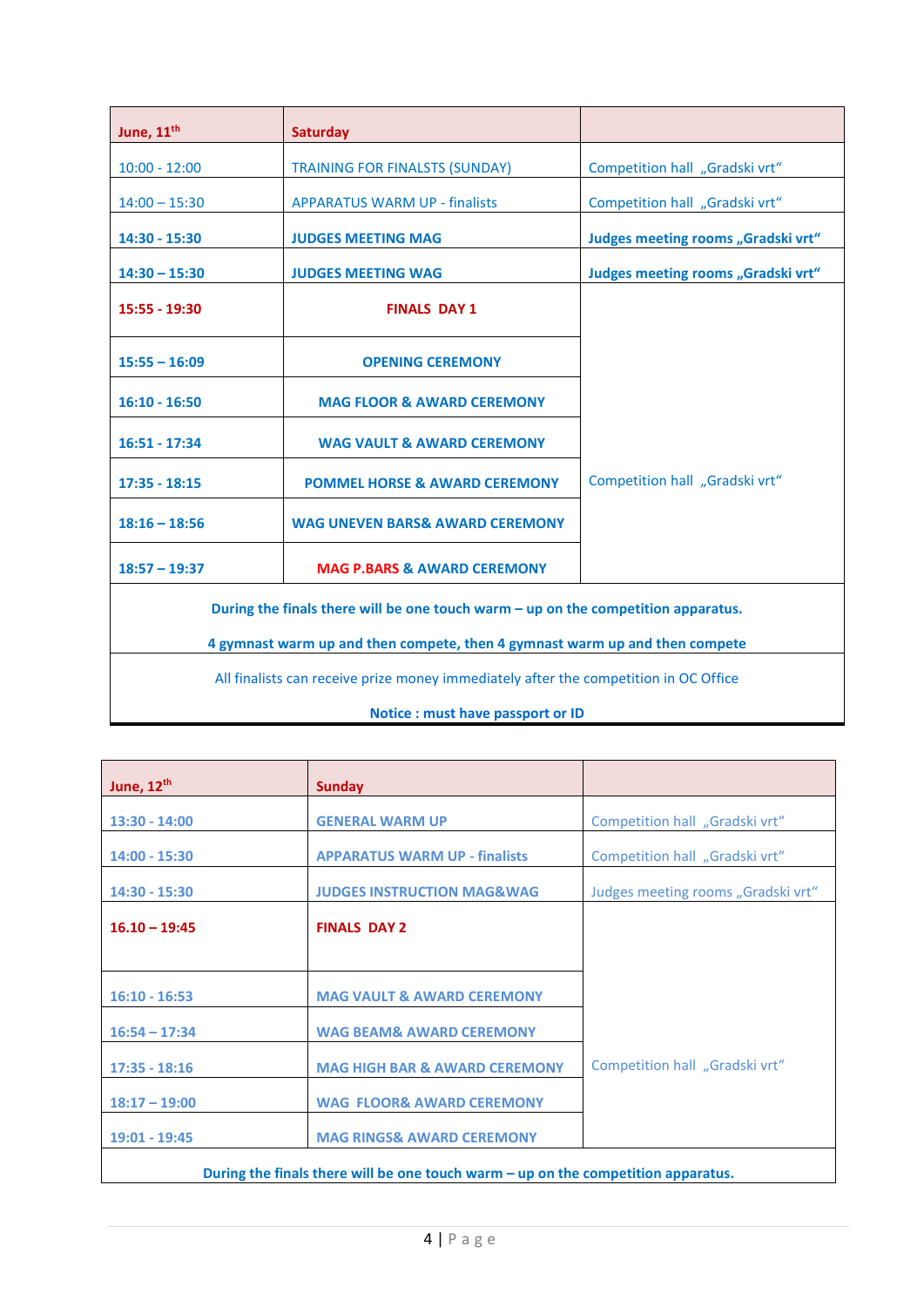| 4 gymnast warm up and then compete, then 4 gymnast warm up and then compete<br>All finalists can receive prize money immediately after the competition in OC Office |                                   |             |  |  |
|---------------------------------------------------------------------------------------------------------------------------------------------------------------------|-----------------------------------|-------------|--|--|
|                                                                                                                                                                     | Notice : must have passport or ID |             |  |  |
| June, 13 <sup>th</sup><br><b>Monday</b>                                                                                                                             |                                   |             |  |  |
| all day                                                                                                                                                             | <b>DEPARTURE OF DELEGATION</b>    | accordingly |  |  |

#### 2. 3. COMPETITION FORMAT

This FIG World Cup Competition will be held according to the FIG World Cup series 2022 rules and the FIG Technical Regulations 2022. There will be qualification rounds  $(Q)$  and apparatus finals (AF), all gymnasts have to start in the qualifications. Gymnasts will have to execute two vaults in both the qualification and the finals for women and men. Before the start of the competition (qualifications and finals) there will be minimum 2 hours of Warming-up in the Competition Hall. During the competition, all gymnasts can warm up in the warm-up /training area.

#### **During the qualifications and finals, we will NOT follow the Olympic order of the apparatus in MAG gymnastics.**

1 st QUALIFICATION DAY and 1st FINAL DAY – MAG – FLOOR EX, POMMEL HORSE , PARALEL BARS

2<sup>nd</sup>QUALIFICATION DAY and 2<sup>nd</sup> FINAL DAY – MAG – <mark>RINGS</mark>, HIGH BAR, VAULT

#### **WAG will have Olympic order in qualification and finals.**

In qualification we will work with 3 MAG-judges panels and 2 WAG-judges-panels in same time

During the **qualification** there will be **touch warm – up** on the competition apparatus.

First group of gymnasts ( on first 3 apparatus MAG & first 2 apparatus WAG at the same time, according competition schedule) will take one touch warm up in the competition hall and then compete.

When last gymnast of first group finished, the second group of gymnasts comes in the competition hall (warm up and then compete), then third group,.....

During the **finals**, according to the FIG Technical Regulations for Competitions III, there will be **ONE touch warm-up** on the competition apparatus. 4 gymnast warmup and then compete, and then next 4 gymnast warmup and then compete

The best 8 gymnasts from the qualifications will compete in the finals. In addition, if the Local Organizing Committee has not qualified with minimum 1 man and 1 woman, it may nominate maximum 1 man and 1 woman. Maximum participation in the finals is therefore 8 + 1 gymnasts on one apparatus for men and on one apparatus for women, and 8 gymnasts per apparatus on all other apparatus.

#### 2.4 START OF EXERCISE

In the warm-up area, delegation hostesses/hosts will inform groups and collect them, and tell them when to leave for the competition area. Please follow these instructions PROMPTLY and get going when you are told to.

#### 2. 5. AWARD CEREMONIES

Only gymnasts n° 1 to 3 of each apparatus final will participate in the award ceremonies. According to FIG regulations, the medal ceremonies will be in competition outfit.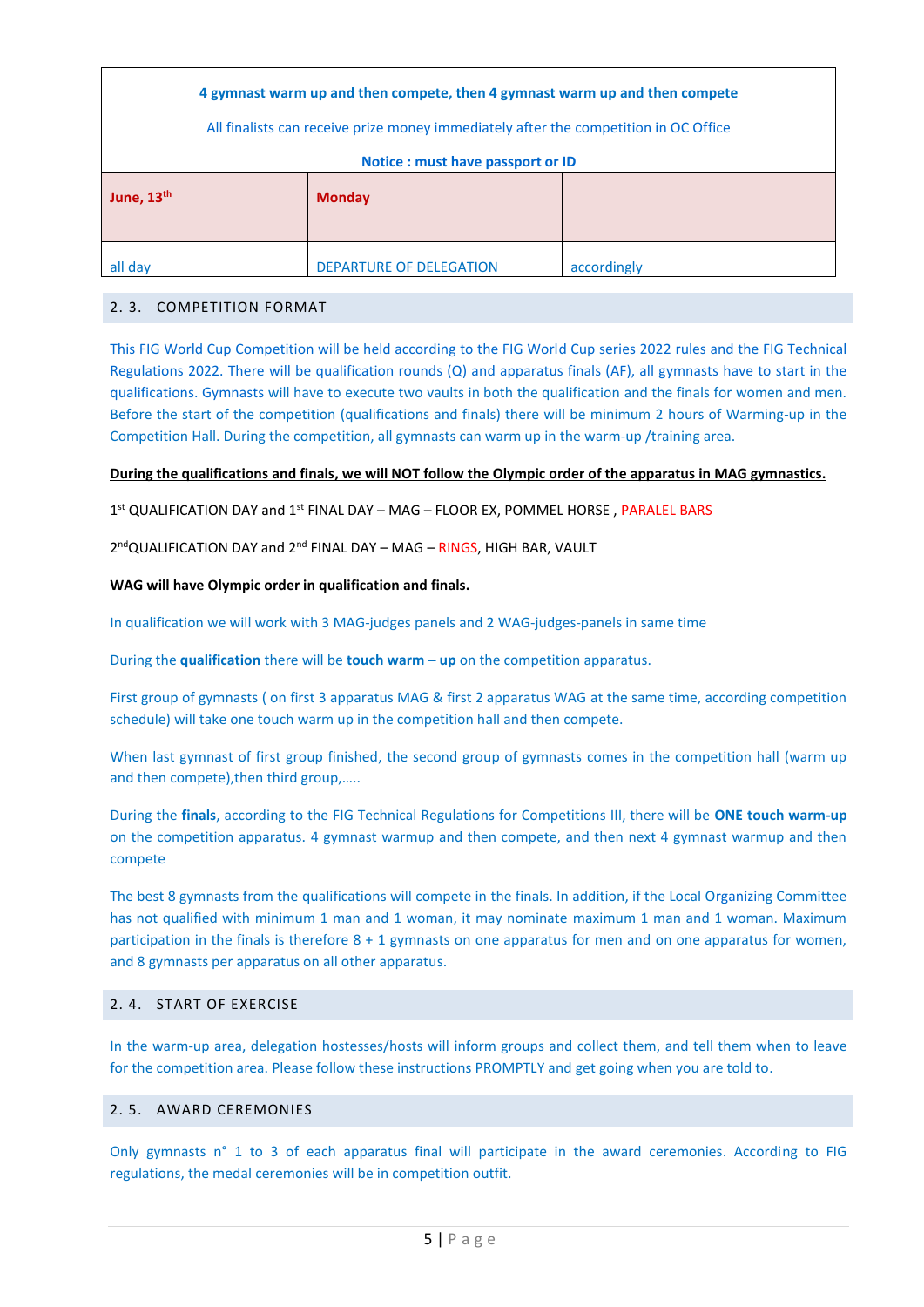All finalists can receive prize money immediately after the competition in OC Office.

Notice : must have passport or ID.

#### **4. PRIZE MONEY**

The organising member federation must pay the following minimum Prize Money (amounts in Swiss Francs – CHF): Per Apparatus: Category WORLD CHALLENGE: CHF

The Prize Money, free of any deductible taxes, will be converted from CHF to EUR

No prize money and medals will be given, if there are less than 4 participating federation per apparatus or category. All finalists can receive prize money immediately after the competition in OC Office.

Notice : must have passport or ID

#### **5. FIG RANKING POINTS**

This competition is one of the World **CHALLENGE** Cups Category of the World Cup Series 2022.

World Cup Ranking Points are assigned to the gymnasts per apparatus, according to the FIG rules

#### **6. SCORING & JUDGES**

In the qualifications, MAG will work with 3 judges panels, WAG with 2 panels.

The judge's instruction and judge's draw, which is compulsory for all judges, will take place as follows:

| Date/time                | <b>MAG</b>            | <b>WAG</b>            | Place                                                        |  |
|--------------------------|-----------------------|-----------------------|--------------------------------------------------------------|--|
| <b>Thursday</b><br>13.00 | <b>JUDGES MEETING</b> | <b>JUDGES MEETING</b> | Sports Hall "Gradski vrt"<br>Meeting Room & Competition Hall |  |
| <b>Friday</b><br>14:00   | <b>ROLL CALL</b>      | <b>ROLL CALL</b>      | Sports Hall "Gradski vrt"<br>Meeting Room & Competition Hall |  |
| <b>Saturday</b><br>14:30 | <b>JUDGES MEETING</b> | <b>JUDGES MEETING</b> | Sports Hall "Gradski vrt"<br><b>Meeting Room</b>             |  |
| <b>Sunday</b><br>14:30   | <b>JUDGES MEETING</b> | <b>JUDGES MEETING</b> | Sports Hall "Gradski vrt"<br><b>Meeting Room</b>             |  |

Training scoring System:

| Date/time       | <b>MAG</b>         | <b>WAG</b>         | Place                     |
|-----------------|--------------------|--------------------|---------------------------|
| <b>Thursday</b> | <b>SCORING</b>     | <b>SCORING</b>     | Sports Hall "Gradski vrt" |
| $14:00 - 14:30$ | <b>INSTRUCTION</b> | <b>INSTRUCTION</b> | <b>Competition Hall</b>   |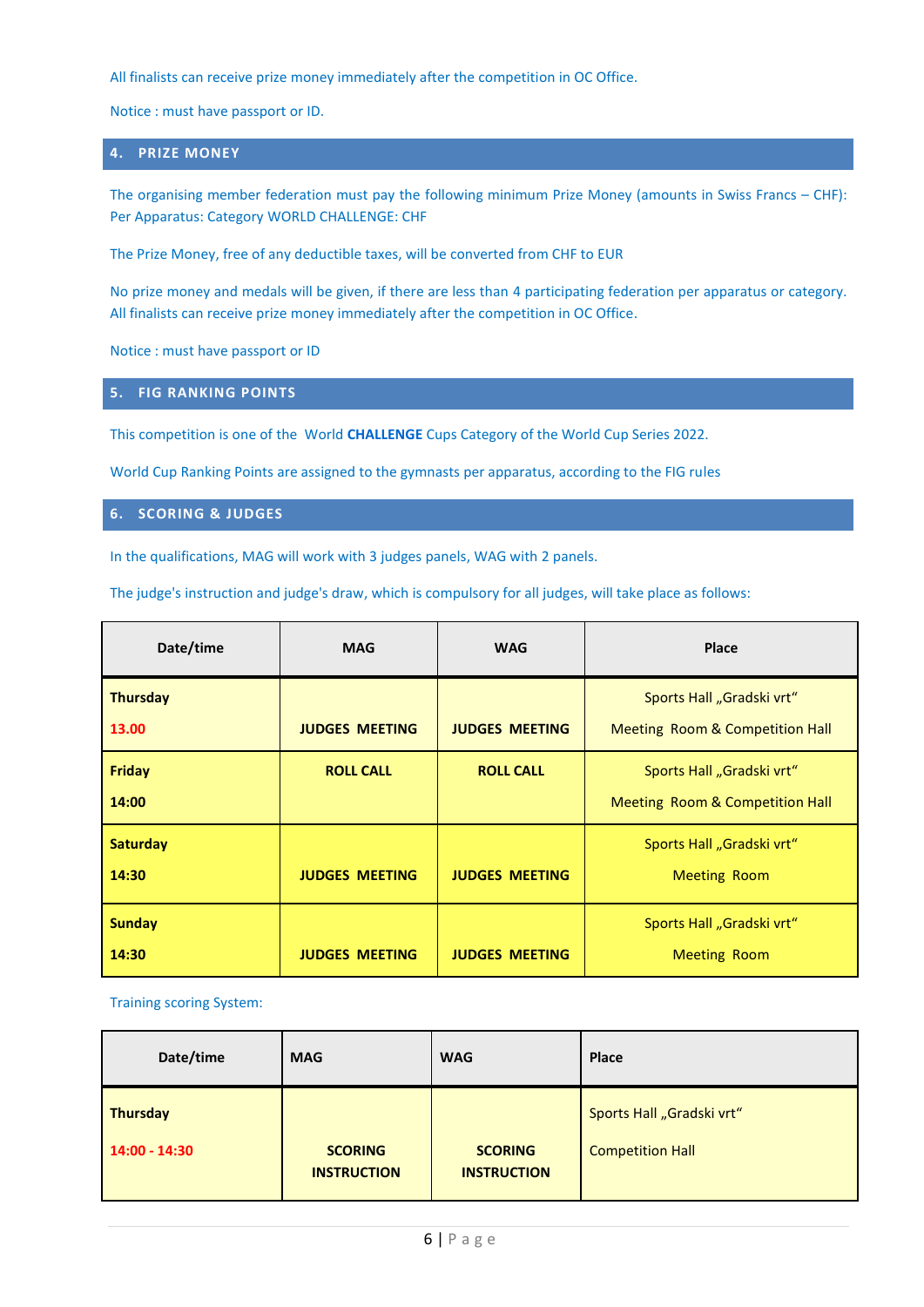# 6. 1. WAG

.

FIG Technical Committee representative: Mrs. Helena Lario

#### 6. 2. MAG

FIG Technical Committee representative: Mr. Dmitry Andreev

# **7. MEDICAL**

A medical staff will be present during official training and competition in the training and competition hall.

The FIG Technical Regulations state that all participating Federations are responsible for a sufficient insurance coverage of all participating delegation members in case of illness and injury. The Organizing Committee will verify the insurance of all Federations at the accreditation. The organizing committee, the Croatian Gymnastics Federation or the FIG cannot be held responsible for any liabilities in case of accidents and the like. Also according to FIG regulations, doping control is possible. Please follow the directions of the staff.

#### **8. HOTEL & CATERING**

## 8. 1. OFFICIAL HOTELS

| <b>Hotel Osijek****</b>    | <b>Hotel Millennium***</b>                  | <b>Hotel Fitea***</b>            | <b>Hotel Silver***</b>              |
|----------------------------|---------------------------------------------|----------------------------------|-------------------------------------|
| Šamačka 4, Osijek, Croatia | Kralja Petra Svačića 12,<br>Osijek, Croatia | Srijemska 27, Osijek,<br>Croatia | M. Divaltova 84, Osijek,<br>Croatia |
| Tel:+385 31 230 333        | Tel:+385 31 531 330                         | Tel:+385 31 508 508              | Tel:+385 31 582 535                 |
| Fax: +385 31 230 444       | Fax: + 385 31 531 331                       | Fax: + 385 31 508 508            | Fax: + 385 31 582 536               |
| info@hotelosijek.hr        | info@hotel-millennium.hr                    | fitea@fitea.hr                   | hotel@hotel-silver.hr               |
| www.hotelosijek.hr         | www.hotel-millennium.hr                     | www.fitea.hr                     | www.hotel-silver.hr                 |
|                            |                                             |                                  |                                     |
|                            |                                             |                                  |                                     |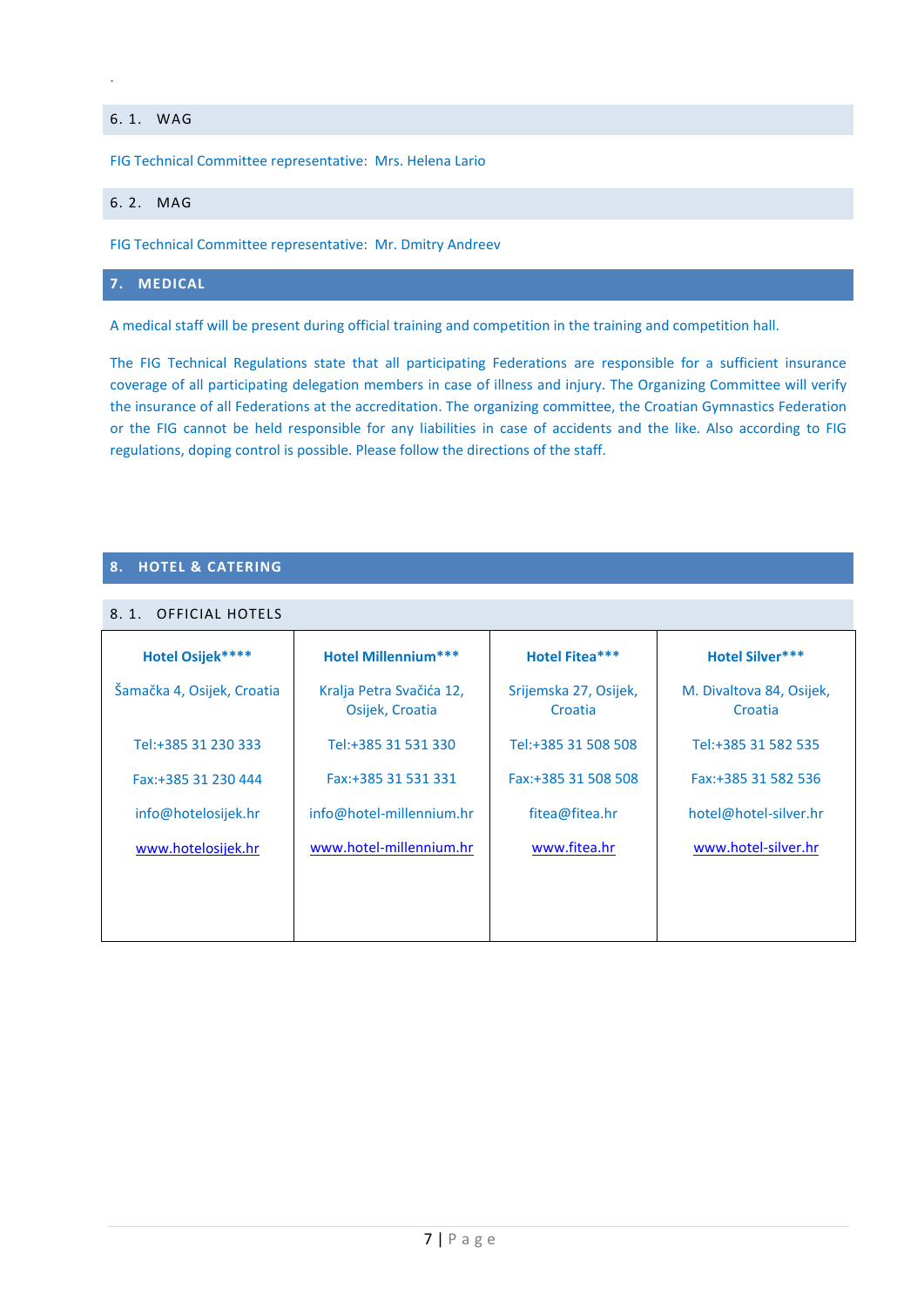#### **Hostel SOKOL CENTAR \*\***

Kralja Zvonimira 5,

Osijek,Croatia

Tel: +385 31 328 729

[www.sokolcentar.com](http://www.sokolcentar.com )

#### **Hotel ZOO \*\*\*\***

Sjevernodravska obala 1, Tvrđavica,

Osijek,Croatia

Tel: +385 31 54 40 00

Mob:+385 91 25 44 009

[www.zoo-hotel.hr](http://www.zoo-hotel.hr/)

#### 8. 2. MEALTIMES

Meals are provided for those delegations that have booked their accommodation through the OC.

If you leave early on Monday morning and you wish a take-away breakfast, please contact the Hotel Reception for further information.

#### **9. TRANSPORTATION**

The Transportation Desk (located in the competition hall, at the INFO Desk) will be staffed daily from 08.00 to 20.00. Our transportation responsible is Mr. Damir Janković. If you have questions about your transport, please contact us.

Transport between the competition & training venue and the official hotels is provided by regular busses for those delegations that have booked their accommodation through the OC .

#### **10. GENERAL INFORMATION & MISCELLANEOUS**

#### 10. 1. ACCREDITATION PROCEDURE

Each delegation will be taken to the accreditation desk upon arrival.

The following items will be checked there:

- $\checkmark$  total payment of accommodation
- ✓ insurance
- ✓ music for floor exercise
- $\checkmark$  national anthem and flag
- ✓ gymnasts FIG-s licenses
- $\checkmark$  final and binding confirmation of participation in the qualifications (gymnasts and apparatus)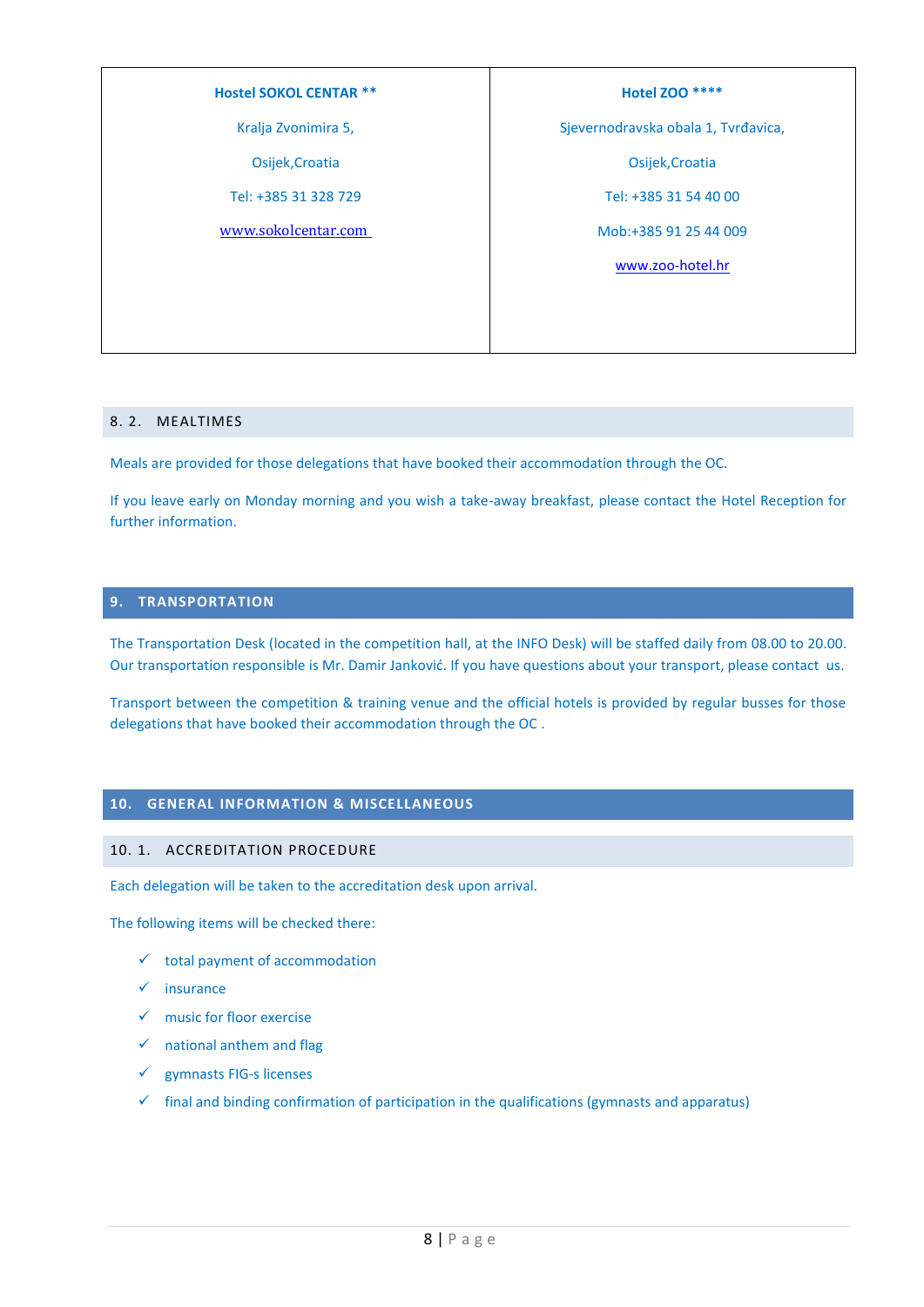# **WE WILL TAKE PHOTO OF EACH GYMNAST – NEEDED FOR FINALS AND LIVE DRAW GYMNAST MUST WEAR OFFICIAL ATTIRE OF THEIR FEDERATION.**

When all the commitments are fulfilled, you will receive the accreditations for your delegation. An accreditation is personal, non transferable and compulsory to receive access to the training &competition hall, and the banquet. All participants and officials are required to wear their accreditation at all times!

In case you lose your accreditation, you will have to buy a new one (50,00 euro ).

The court of arbitration is responsible for final decisions concerning all problems and questions arising during competitions except judges scores.

#### 10. 2. INFORMATION/INFO DESK/ ACCREDITATION CENTER

The Information and the INFO Desk (located in the Competition Hall) will be staffed at Wednesday from 08.00 to 20.00. For all other days you will receive information about working hours when you will pass accreditation. If you have questions about your stay or about the competition, you can ask them here!

#### 10. 3. MAILBOX

Mailboxes will be installed at the INFO Desk to provide plenty of information. The Head of delegation (or representative of the delegation) is asked to check his/her box on a regular basis. All information requests and correspondence should be addressed to the Organizing Committee.

#### 10. 4. SECURITY

Special care is taken of security. Please wear your accreditation badge at all times and help us make this a safe event!

#### **11. IMPORTANT INFORMATION REGARDING THE COVID – 19 PANDEMIC**

The fundamental principle during the VARNA FIG ARTISTIC GYMNASTICS World Challenge Cup' 22 during the Covid-19 pandemic is to Protect and Be Protected by sanitizing, distancing, and respecting the recommendations of "FIG Official Medical Guidelines" as well as the requirements of the Croatian Ministry of Health.

It is the responsibility of the National Federations (NF) to verify the up-to-date travel information before departure to Croatia on:<https://mup.gov.hr/en>

It is the responsibility of the NF to ensure that in addition to their normal insurance they have sufficient insurance in place to cover any COVID-19-related costs for all their delegations' members. The LOC of the event accepts no liability for any claims relating to the cancellation of the event due to COVID-19 or medical costs for any COVID - 19 related illness that may affect a NF delegation member during the event.

In addition to this, please note that no separate transportation will be arranged.